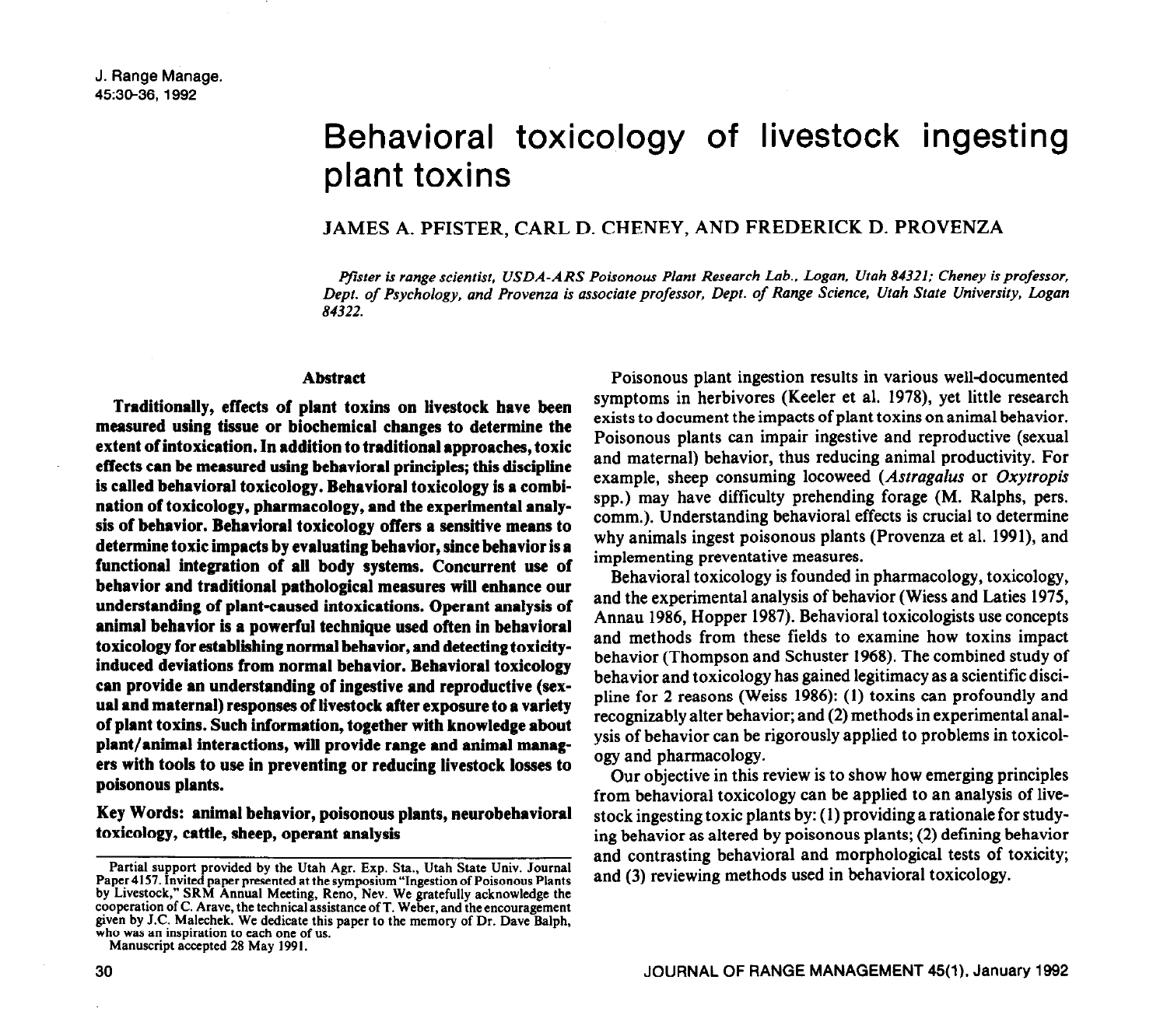# **Why Study the Impacts of Plant Toxins on Behavior**

Ingestive behavior can be severely modified by plant toxins. Toxins can cause adverse post-ingestive consequences resulting in food aversions; food aversion learning is an important mechanism allowing herbivores to cope with poisonous plants (see Provenza et al. 1991). In the apparent absence of food aversion learning, cellular damage caused by a toxin may alter subsequent food ingestion. For example, liver damage (cholestasis) alters food preferences in rats (Deems and Friedman 1988); this type of toxicity is commonly found in livestock consuming hepato-toxic plants. Some pharmacological agents like amphetamine and nicotine selectively decrease or increase intake of specific nutrients in rats (Jias and Elliion 1990); a number of plants contain nicotine or related alkaloids and amphetamine-like compounds. Plant-induced neuromuscular deficits also impact food ingestion as animals experience tremors or reduced motor activity; such deficits probably reduce efficiency in searching for and prehending forage. For example, cattle intoxicated from larkspur have periodic muscular seizures for 24 hours after ingestion of a sublethal dose, and food intake is reduced for up to 3 days post-dosing (Pfister et al. 1991).

If a plant toxin causes cognitive (learning and memory) disabilities, then ingestive behavior may suffer, because animals require such abilities to: (1) discriminate pasture locations to graze based on previous grazing experience (Bailey and Rittenhouse 1988, Bailey et al. 1990); (2) relocate patches of food that have been previously sampled (Bailey et al. 1987, 1989); and (3) learn by imitation about what and where to forage (Thorhallsdottr et al. 1990). We understand little about how cognitive impairments impact behavior, whether initiated in utero, early in life, or in adulthood.

Plant toxins can also adversely impact reproductive behavior, including reductions in estrous behavior (Kaldas and Hughes 1989), and male libido (Panter et al. 1989). Locoweed disrupts milk production, suckling behavior, and maternal-infant bonding in sheep following in utero exposure (Pfister, unpubl. data).

## **Respondent and Operant Behavior**

To determine how normal behavior is modified by plant toxins requires an understanding of learning mechanisms used by different animal species in various environments. Two major types of learning behavior are characterized in the experimental analysis of behavior: respondent and operant conditioning (Mazur 1986). The first, called respondent, is usually a smooth muscle- or glandmediated activity elicited by a specific antecedent event. For example, gut contractions and enzyme release are reflexively induced by food entering the stomach. If a signal, say a dinner bell, is consistently sounded just before food delivery, the sound alone will eventually come to elicit digestive activity. This pairing of food with an arbitrary stimulus, in this case the bell, was first systematically investigated by Pavlov (1927) using dogs. Pavlovian, also called classical, conditioning is the procedure wherein a previously neutral stimulus (e.g., bell) becomes effective in eliciting **a** response (e.g., salivary secretion) as a result of being paired with an already effective stimulus (e.g., food presentation). Thus respondent conditioning is akin to an animal learning when or under what circumstances some event will occur (Cabe and Eckerman 1982). Strength of conditioning is measured by amount of glandular output (e.g., saliva production) or latency (e.g., time from bell to peak activity).

Respondent behavior can be contrasted with operant behavior, so-called because organisms operate on the environment and behavioral actions produce consequences. While respondent behavior deals with innate or reflexive responses, operant behavior involves voluntary actions. Strength of operant conditioning is measured in terms of rate of the response, and the number of responses per unit of time can be manipulated by altering consequences. For example, if rate increases when followed by stimulus R, that stimulus is a reinforcer. If the rate decreases as a function of stimulus P, then we call that stimulus a punisher. If poking our finger in a light socket results in a severe shock, our rate of light socket poking may suddenly and permanently drop to zero. On the other hand if placing coins in a machine is followed on occasion by the delivery of many coins, the rate of coin insertion may increase and persist at that level for a long time.

Toxins can affect both respondent and operant behaviors; and behavioral toxicologists establish normal behavior in the absence of a toxin and evaluate how respondent or operant behavior changes once a toxin is introduced to the animal. Can behavioral measures alone be used to evaluate how toxins affect animals, or should other measures be used in conjunction with behavioral measures?

# **Behavior and Morphology**

Ingestion of toxic substances generally results in changes at the molecular, cellular, tissue, or organismal level. Traditionally, these changes have been measured using pathological evaluation of tissues, cells, and biochemical reactions. Pathological evaluations are often termed morphological tests because pathologists rely heavily on light or electron microscopy to detect and define animal responses to toxins. We include biochemical evaluations of toxicity with morphological tests for convenience in discussion. Conversely, behavioral tests measure changes at the organismal level. Analyzing behavior is a means of evaluating an animal's functional integrity, encompassing the sensory, motor, and cognitive (leaming and memory) abilities of the animal (Mello 1975, Tilson and Harry 1982, Cory-Slechta 1989).

Do behavioral analyses have any advantages over morphological tests? Behavioral analysis of toxicosis can track the toxic process over time, while morphological measures generally observe toxicity at a single point in time (Weiss 1986). For example, in immature animals behavior is a more sensitive index of developmental injury than measures such as birth defects (Vorhees 1986). Examination of behavior may help identify cellular and molecular mechanisms (Koob and Bloom 1988). For example, larkspur *(Delphinium* spp.) poisoning has been thought to primarily affect the peripheral nervous system. However, recent work indicates that the plant has stimulant properties at low doses, implicating central nervous system (CNS) effects (Pfister et al. 1991).

Although behavioral tests are often sensitive indicators of toxicity, morphological tests are also necessary (Norton 1978, 1982). Norton (1982) emphasized several principles when toxicity is evaluated: (1) chemical and physical changes in cells govern all functional (i.e., behavioral) changes; (2) damage to an organ can result in functional damage; and (3) homeostatic mechanisms can obscure functional change, because of structural redundancy and tolerance. Tolerance, the compensation by body systems for a toxic insult, may obliterate behavioral changes in certain instances. Thus we emphasize that investigations of behavioral toxicology should concurrently examine behavioral and morphological indicators when possible. Table 1 indicates how animal responses to toxins in larkspur and locoweed might vary depending on the type of evaluation.

Behavioral toxicology encompasses diverse ways of examining toxicity, and each level of explanation can shed light on the toxic process. At the organismal level, the site of action of ingested toxins is the behavioral function(s) that are altered; at tissue and cellular levels, the physiological process is the mechanism of action underlying the toxin's effect on behavior (Thompson 1984). The focus in many behavioral toxicology studies is on the mechanism of action, with the behavioral analysis providing clues to the physi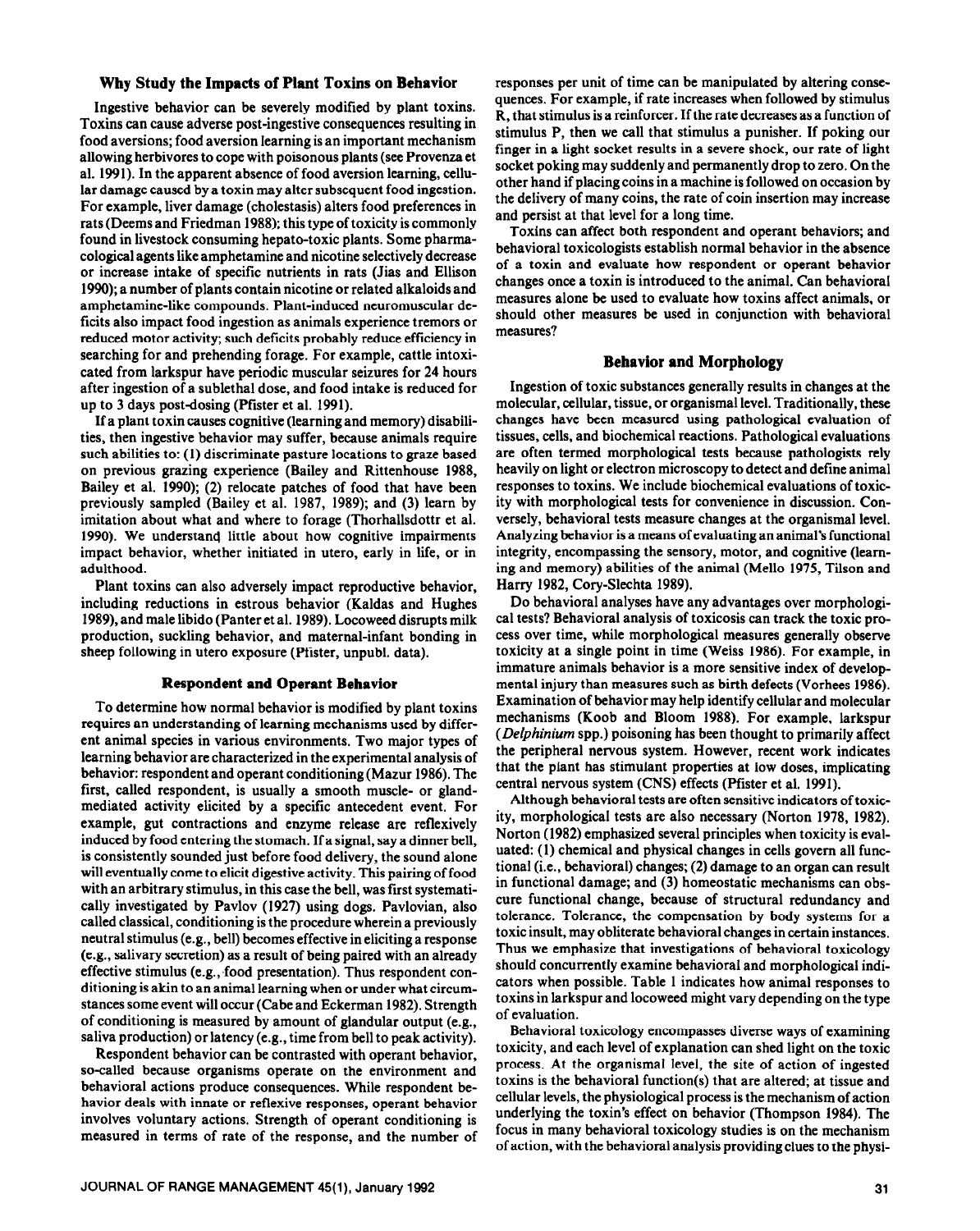Table 1. Predicted livestock responses to ingestion of larkspur and locoweed.

|          | Toxin <sup>*</sup> |                        |                                                 |                        |                                    |
|----------|--------------------|------------------------|-------------------------------------------------|------------------------|------------------------------------|
|          | Effect             | Type                   | Reversibility                                   | Changes                |                                    |
|          |                    |                        |                                                 | Morphological          | Functional                         |
| Larkspur | Pharmacological    | Acute<br>Neuromuscular | Rapid<br>(hours/days)                           | None <sup>b</sup>      | Reversible <sup>c</sup>            |
| Locoweed | Toxicological      | Chronic                | Possibily not<br>or very slow<br>(weeks/months) | Permanent <sup>a</sup> | Permanent <sup>e</sup> /reversible |

**'The toxins in larkspur are diterpenoid alkaloids; the alkaloid methyllycaconitine likely accounts for most of the toxic response (Manners et al. 199 1); the toxin in locoweed is the**  indolizidine alkaloid swainsonine.

**Larkspur intoxication produces no observable biochemical or morphological** lesions **in cattle or rats (D. Baker, Diplomate, American College of Veterinary Pathologists, pers. comm.).** 

Benavioral observations indicate that cattle intoxicated from larkspur recover within 36–72 hours (Pfister, unpublished data).<br>\*When locoweed comprises 25% of the diet of sheep, kidney and CNS lesions are evident in less t

Permanency or reversibility of behaviorial changes is speculative, and probably depends on the severity of lesions and the circumstances under which behavior is examined.<br>Apparently recovered animals may display aberrant b

ological processes that have been disrupted. In other studies, the behavioral analysis provides an index of toxicity. For example, diterpenoid alkaloids from larkspur leave no detectable biochemical or tissue lesions in intoxicated animals, thus behavioral measures may be the only means of accessing toxicity. Some plant toxins (e.g., locoweed) produce reversible lesions, and behavioral analysis can provide an assessment of toxicity as it occurs and disappears over time.

The primary emphasis in behavioral toxicology studies is on how the toxin affects behavior, not on the behavioral response per se (Glick and Goldfarb 1976). For example, the locoweed toxin, swainsonine, typically causes a reduction in feed intake (anorexia) when locoweed is eaten for days or weeks, but why this occurs is unclear. Although we typically don't consider loss of appetite as beneficial, in sick animals anorexia can be an adaptive response to slow cell growth and differentiation (Hart 1988). Swainsonine's anorectic effect may be mediated by changes in brain neurotransmitter levels, alterations in brain structure, changed taste perceptions, reduced ability to prehend and masticate food, or through decreases in eating time, or some combination of the above. Concurrent behavioral and morphological tests can be employed to determine interactions of dose and duration, and determine the cause of adverse effects.

How can behavioral tests evaluate toxic plant impacts on animals? Detecting adverse behavioral effects depends largely on the sensitivity and reliability of the chosen methods. In the following section, we examine research methods in common use.

## **Methodology in Behavioral Toxicology**

Methods in behavioral toxicology can be characterized as examining either learned or unlearned respondent or operant behaviors. Screening tests are simple evaluations of toxicity and generally rely on unconditioned (unlearned) behaviors. Walking in an open field or a maze is an example of unlearned operant behavior (Mitchell 1982), while smooth muscle activity in the presence of a stimulus is an example of unlearned respondent behavior. Taste aversion learning is an example of learned respondent behavior, since the animal learns that a flavor is linked with nausea and then avoids the flavor in subsequent encounters. Pressing a button or breaking a beam of light to gain a feed reward is an example of learned operant behavior. Learned operant behavior is often used to evaluate complex behavior dealing with learning and memory (Cory-Slechta 1989).

#### **Screening Tests**

Screening tests are observational or simple mechanical tests that can rapidly determine the presence or absence of behavioral effects. A battery of such tests (functional observational battery, FOB) is often used to screen for toxic effects (Moser et al. 1988).

Typically, the FOB contains numerous rodent tests which would be inappropriate for livestock. However, we suggest that screening tests with rodents are beneficial for evaluating unfamiliar plant substances in order to determine potential impacts on behavior. Such rodent tests can quickly and inexpensively provide an indication of possible toxicity to livestock (Nelson et al. 1980). We refer the interested reader to Tilson et al. (1979), Tilson and Mitchell (1984), and Mitchell et al. (1982) for comprehensive reviews of screening techniques.

Since gross motor activity is often of interest when livestock ingest plant toxins (Keeler et al. 1978), a maze may have particular utility. Simple mazes are useful in screening for presence or absence of toxic effects, while complex arrangements may be designed to examine learning and cognitive functions (Bailey et al. 1987, Cory-Slechta 1989). Pfister (unpublished data) used a detour maze to examine learning deficits in sheep consuming locoweed. A detour maze has movable barriers which can be rearranged to provide an assessment of correct path acquisition and memory. Sheep that ingest locoweed for 30 days have more difficulty mastering the maze when changes are made than do controls.

Besides using various screening tests, behavioral toxicologists also examine operant behavior, or how animals act when given rewards or punishment under different circumstances. Examination of learned operant behavior is termed operant analysis; operant analysis has proven to be one of the more powerful techniques for detecting and examining toxic effects on animals.

#### **Operant Analysis**

Operant analysis examines acquisition of behavior, or animal learning (Reynolds 1975). Learning is examined as animals are tested under controlled circumstances. As animals learn, responses change depending on the consequences. Responses may be pushing buttons, or pressing a lever; a consequence may be delivery of a food pellet, or absence of food. Researchers can manipulate potential consequences to increase or decrease animal responses (e.g., how often a cow must press a lever to gain a grain reward). Manipulating behavior by altering consequences is termed schedulecontrolled behavior, because the consequences control how often responses will be made.

Schedules of reinforcement are rules for determining which responses among many will be reinforced (Ferster and Skinner 1957). Since operant behavior is selected and maintained by consequences, altering the pattern of available consequences is a major independent variable for manipulating behavior (Laties 1982). Reinforcement procedures, by definition, strengthen or increase the rate of behavior (Reynolds 1975). Food, sexual activity, and water often serve as positive reinforcers; however, the evidence of such depends upon the increased or sustained rate of the behavior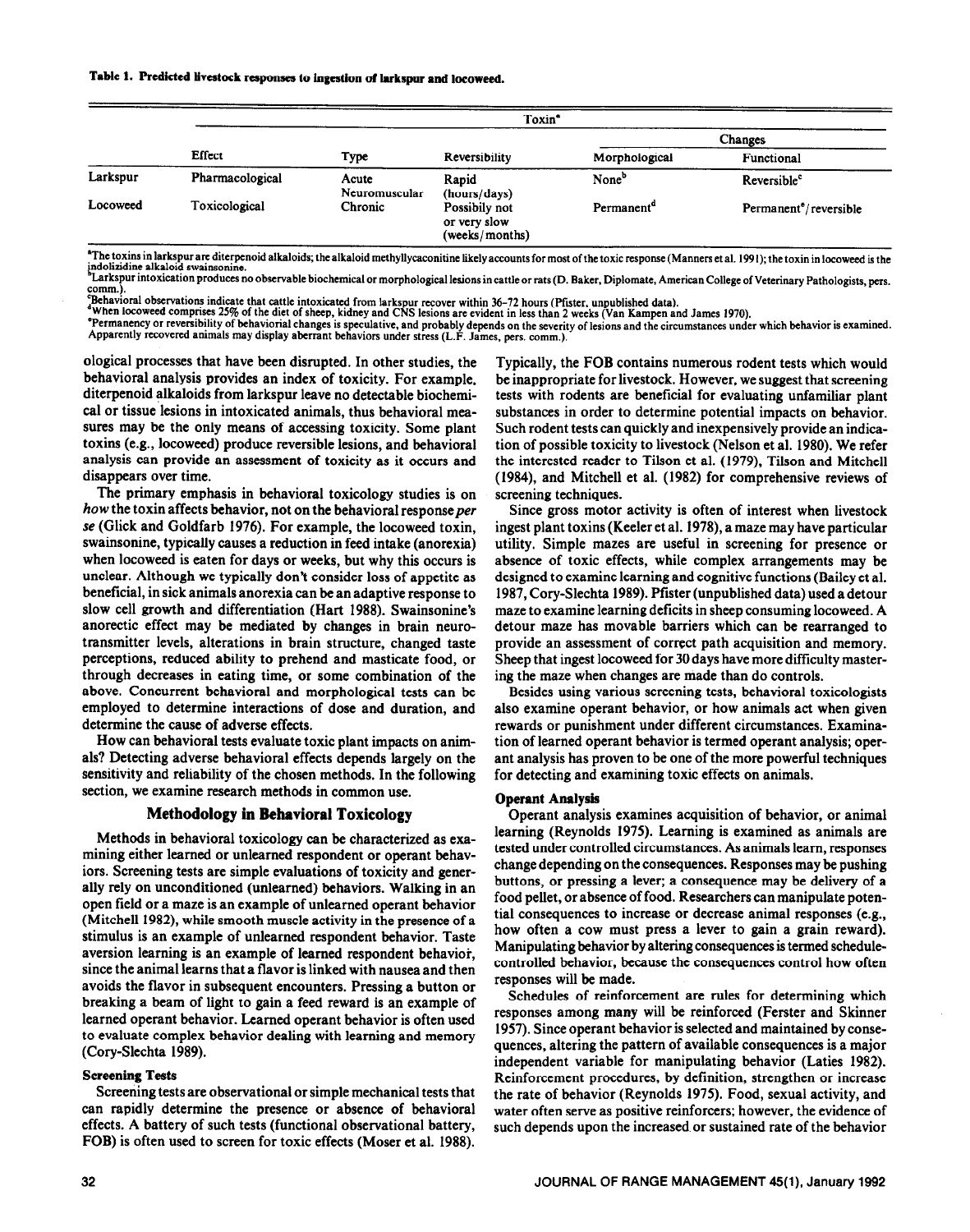(Hart 1985). Food offered to a satiated animal may not increase the rate of the response upon which the food is contingent.

There are numerous examples of operant behavior in all livestock. We present one simple example to illustrate operant behavior and schedule-controlled responses. Cattle are often watered individually using a water bowl, with water flow regulated by a metal panel; depressing the panel delivers a burst of water into the bowl. Naive but thirsty cattle quickly learn to press the panel with their nose if access to water follows. This operant behavior (panel pressing) is a function of its consequences (water delivery into a bowl). With no water delivery into the bowl, the animal would cease to press the panel. The pattern and rate of nose pressing depend on the degree of deprivation and the schedule of water delivery. The pattern and rate of presses that a cow will make will be altered if by chance the water-delivery system malfunctions, and water is available only after every third or fifth press. If the water bowl were only functional for 30 sec during every 5 min period, a different pattern of responding by a thirsty cow would eventually emerge. The point is that consequences control operant behavior, as water delivery (reinforcer) controls nose presses (responses). Operant responding gradually becomes very predictable and stable as animals learn a particular schedule (i.e., discover rules governing presentation of reinforcers).

Because schedule-controlled behavior is stable and consistent, deviations from stability can indicate the effects of toxins in plants. Examination of schedule performance in the presence and absence of a drug or toxin can provide indications of the toxic effect. Following the establishment of a stable behavioral baseline the animal can be exposed to the toxin and deviations in responding from baseline are then examined. Typically, subjects are used as their own controls in that the drug is given, then removed and baseline reestablished, then another dose of the drug administered, and baseline reestablished. This is called a reversal design within subjects.

There are several reasons why operant analyses are widely used in behavioral toxicology: (1) electronic technology allows for automated data collection and analysis under many different schedules with several subjects simultaneously, thus reducing bias and errors introduced by human observers; (2) animals can be trained to respond in virtually any manner within that species'capabilities and physical limitations (e.g., lever press rapidly or slowly; small or great amounts of force; pausing or not); (3) operant procedures provide sensitive baselines for ascertaining the effects of many types of toxins in short- or long-term studies (McMillian and Leander 1976, Laties 1982); (4) relatively few animals are needed as subjects, and their behavior can be studied intensively (Laties and Wood 1986); and (5) each animal can serve as its own control, which increases sensitivity.

#### **Operant** Procedures

A continuous reinforcement schedule is one in which every response is followed by the reinforcer. Continuous reinforcement is generally used only during initial training when satiation is not critical. Intermittent schedules reinforce some responses according to the number of responses emitted or the time since last reinforcer. These are called ratio and interval schedules. Under fixed-interval (FI) schedules, only the first response after a specified interval of time is reinforced. FI schedules generally produce a curvilinear pattern of responding (Fig. l), with low rates early in the interval and higher rates toward the end. Variable interval schedules make reinforcers available after unpredictable amounts of time. Fixed ratio (FR) schedules specify that reinforcement follow a fixed number of responses. Any fixed ratio payoff produces high and very stable rates of responding, sometimes punctuated with pauses after each reinforcement event. Variable ratio (VR) schedules are similar to the type used in slot machines and generate high rates of responding which show great resistance to extinction. Numerous other schedules are possible, including combinations of schedules (Ferster and Skinner 1957).



**Fig. 1. Examples of 2 operant reinforcement schedules typically used in behavioral toxicology studies: (a)** FI **(fixed interval schedule): Y-axis**  indicates number of responses (breaking of a light beam with nose) by **cattle; X-axis indicates time in 0.1 min increments. Every response after a time interval was reinforced. Reinforcements (e.g., 3-set access to grain) are shown as a diagonal slash lfne. Fixed interval schedules typically produce a series** of **scalloped shaped lines, as animals respond slower early in the interval, and increase response rate as the interval nears completion. (b)** FR (fixed ratio **schedule): X-and Y-axes as above; every response after a fixed number is reinforced; the steeper the vertical slope of the response line, the faster the rate of responding; a horizontal response line indicates a pause by the animal.** High rates of responding as **shown here are typical** of FR sebedules.

An initial examination of toxicity often involves either an FI or FR schedule, or both (Laties 1982, Laties and Wood 1986). Schedules of reinforcement are of paramount importance in evaluating toxic effects in animals because the schedule dictates the pattern of responding and therefore largely determines if a behavorial alteration can be detected (McMillan and Leander 1976, Sieden and Dykstra 1977). The base rate of responding is the pattern and rate established by the animal under no drug circumstances. As noted above, animals on FR schedules develop high rates of responding, while those on FI schedules typically show low rates of responding early in the interval and accelerating rates near the end. Because of these characteristic patterns of responding, FR and FI schedules show differential sensitivity to toxic compounds (Laties and Wood 1986). Several generalities have emerged from years of behavioral testing with drugs: (1) schedules with high baseline rates of responding generally show reduced rates after drug administration. This is true across a broad range of drug classes such as stimulants, narcotic agents, hallucinogens, cholinergic blockers, or agonists (Seiden and Dykstra 1977, Katz 1990), and even lead intoxication (Cory-Slechta 1984); and (2) schedules such as FI, with temporal patterns of responding, generally show an increased rate of responding early in the interval, and a decreased rate late in the interval after drug administration (McMillan and Leander 1976, Seiden and Dykstra 1977, Laties and Wood 1986, Katz 1990). Overall (i.e., average) response rate may not be altered when considered over an entire session but pattern and interresponse times may vary. Reliance on rate only during an experimental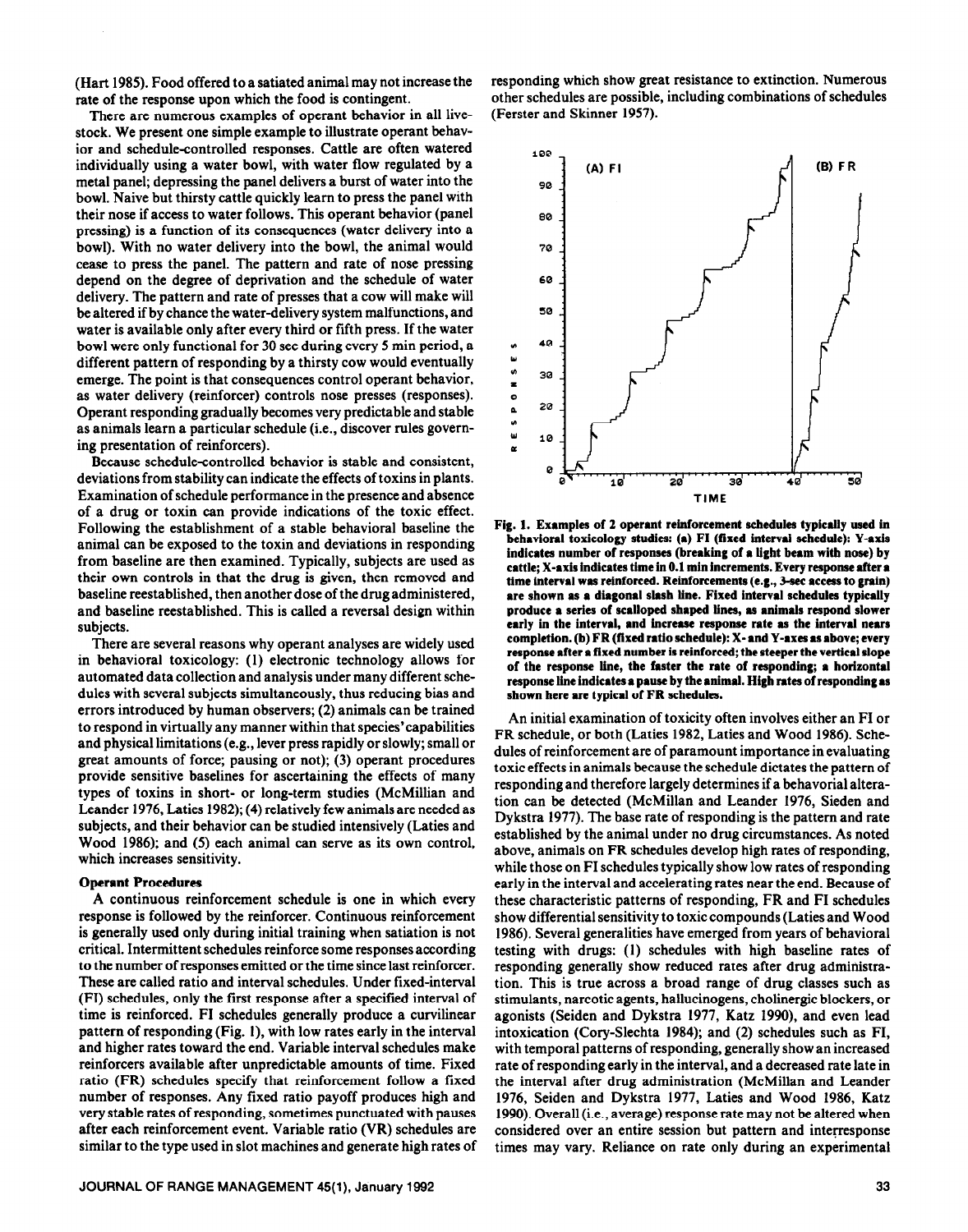session may obscure important serial patterns of responding (Weiss et al. 1989).

## **Use of Operant Analysis with Livestock**

Operant analysis has been successfully used with many livestock species, including cattle (Albright et al. 1966, Arave et al. 1983), horses (Myers and Mesker 1960), goats (Baldwin 1979a), sheep (Baldwin 1981), and pigs (Baldwin 1979b). Most livestock studies have not been concerned with toxicity, but with questions about discriminatory abilities, such as differentiating between the urine odor of cohorts (Baldwin 1977), or distinguishing among various visual shapes or colors (Baldwin 1979a). In a toxicological analysis, Van Gelder and colleagues (Sandler et al. 1969, Sandler et al. 1971, Van Gelder 1973a,b; Van Gelder 1975) used operant conditioning to examine sheep behavior after exposure to lead or insecticides. They found that sheep exposed to insecticides showed reduced ability to detect an auditory signal.

We are currently using operant procedures to examine larkspur intoxication. The toxins in tall larkspur are diterpenoid alkaloids that probably block acetylcholine (ACh) receptor sites at the neuromuscular junction (Benn and Jacyno 1983). **Our primary objec**tives are to determine doses of larkspur that cause behavioral alterations but not overt clinical signs of toxicosis, and to examine potential antidotes. For example, we plan to examine the drug neostigmine, an anticholinesterase drug (ACh agonist in the peripheral nervous system), for its ability to reverse the effects of larkspur alkaloids (Nation et al. 1982). Cattle responses during baseline and intoxicatgd conditions are presently being monitored in operant chambers using both FR and FI schedules (Pfister et al. 1991).

We have also initiated a behavioral study of chronic locoweed intoxication. The toxin swainsonine in locoweed inhibits enzymes responsible for cellular glycoprotein processing resulting in cellular destruction in various tissues (James et al. 1989), including the cerebellum (Hartley et al. 1989). The cerebellum plays a crucial role in controlling movement, judging time, and learning (Leiner et al. 1989), and cerebellar lesions can disrupt simple learned motor actions (Kandel and Schwartz 1985). Behavioral analysis of locoweed-induced CNS intoxication can help answer questions about dose-response relationships and long-term persistence of intoxication. We are evaluating the effects of stress in intoxicated sheep which display no overt symptoms of loco poisoning, and examining the interaction between degree and reversibility of intoxication in sheep consuming locoweed in a cyclic pattern. Sheep are responding in operant chambers under FI and FR schedules (Pfister, unpublished data).

#### **Taste Aversion Learning as an Index of Toxicity**

Conditioned taste aversions (CTAs) (Garcia et al. 1985, see also Provenza et al. 1991 and Ralphs 1991) have also been proposed as a sensitive means of testing compounds for toxicity (Riley and Tuck 1985, Miller and Eckerman 1986). In this paradigm, the degree of taste aversion is gauged by the reduction in intake of a food, when food flavor has been paired with adverse gastrointestinal consequences. Alternatively, CTAs can be used to determine if a particular toxic compound interferes with the acquisition of an aversion, a test of learning and memory (Miller and Eckerman 1986). For example, pyrrolizidine alkaloids found in *Senecio* spp. cause liver lesions, and hepatic damage can alter food preferences (Smith et al. 1976), and may affect acquisition of CTAs. We could expose cattle to *Senecio* spp., and after liver damage is confirmed by biopsy, the animals could be tested for ability to develop a CTA, then retested periodically to assess retention of the CTA.

Numerous toxic compounds are effective in inducing taste aversions, while other putative and known toxins do not produce aversions (Riley and Tuck 1985). A necessary element in establish-

ing CTA is stimulation of the emetic center in the brain stem. Such activity appears to reduce the hedonic value of the food (Garcia et al. 1985). Little work has been done to determine how **effectively**  plant toxins establish CTAs. Larkspur alkaloid extracts cause muscular paralysis and death at high doses (Olsen 1978), and can cause CTAs at lower doses (Olsen and Ralphs 1986). Pfister and Cheney (unpublished) found that both low and high alkaloid doses were effective in creating both food aversions and place aversions in hamsters. Although the exact mechanism is unclear (Pfister et al. 1990), they speculated that larkspur-caused CTAs are partially conditioned by the cardiovascular system. Because taste aversions play a key role in herbivores learning to avoid toxic plants, elucidating how CTAs are formed is critical in understanding why animals eat poisonous plants. Thus, studies of taste aversion learning should be part of any test battery used to evaluate toxicity (Riley and Tuck 1985). However, it seems unlikely that the CTA, paradigm will successfully detect toxicity of all compounds, simply because some toxins do not stimulate the emetic center (e.g., cyanide, strychnine).

### **Summary**

Behavioral toxicology is an important combination of toxicology, pharmacology, and behavioral analysis that shows great promise for elucidating the effects of plant toxins on livestock. A broad goal of behavioral toxicology is to develop principles that apply across a range of plant and animal species. Such principles would indicate the ingestive or reproductive response by animals after exposure to a particular class and dose of toxins. Knowledge about behavioral responses, coupled with other information on plant/animal interactions, will provide range and animal managers with predictive tools for use in preventing or reducing losses to toxic plants. What contributions can behavioral toxicology make to range and animal managers dealing with toxic plant problems?

The following examples illustrate how behavioral toxicology can answer questions important to livestock producers. Anecdotal evidence from ranchers with locoweed problems indicates that ewes consuming locoweed are poor mothers, and that lambs from these ewes may be "stupid", that is may not suckle normally at birth, and may be less productive than "normal"cohorts. We have found (Pfister and Astorga, unpubl. data) that locoweed consumption during gestation severely reduces maternal-infant bonding at parturition, and that lambs from ewes do not suckle normally at birth. We are presently evaluating the learning ability of lambs from intoxicated ewes. Many livestock producers believe that once cattle, horses, or sheep consume an intoxicating **dose** of locoweed, the animal will never fully recover. If true, this means that such animals should be culled, as they can never be brought back to a fully productive status. We are examining this question of residual toxicity using operant analysis, and hope to be able to provide recommendations about dose-duration interactions and normality of previously intoxicated animals. How do livestock perceive toxins in range plants? Can livestock learn to avoid plants based on smell from a toxic consituent? Again, operant analysis can be used to determine discriminatory abilities of animals in relation to toxic compounds. Can mineral supplements or feed additives be used to decrease the susceptibility of cattle to larkspur? One can determine how larkspur affects behavioral responses of individual animals, and then determine how responses change with the additional of mineral (or other substances in question) to the diet. We conclude that behavioral toxicology research can answer numerous important questions about livestock and poisonous plants.

## **Literature Cited**

**Albright, J.L., W.P. Gordon, W.C. Black, J.P. Dietrich, W.W. Snyder, and C.E. Meadows. 1966. Behavioral responses of cows to auditory conditioning. J. Dairy Sci. 49~104-106.**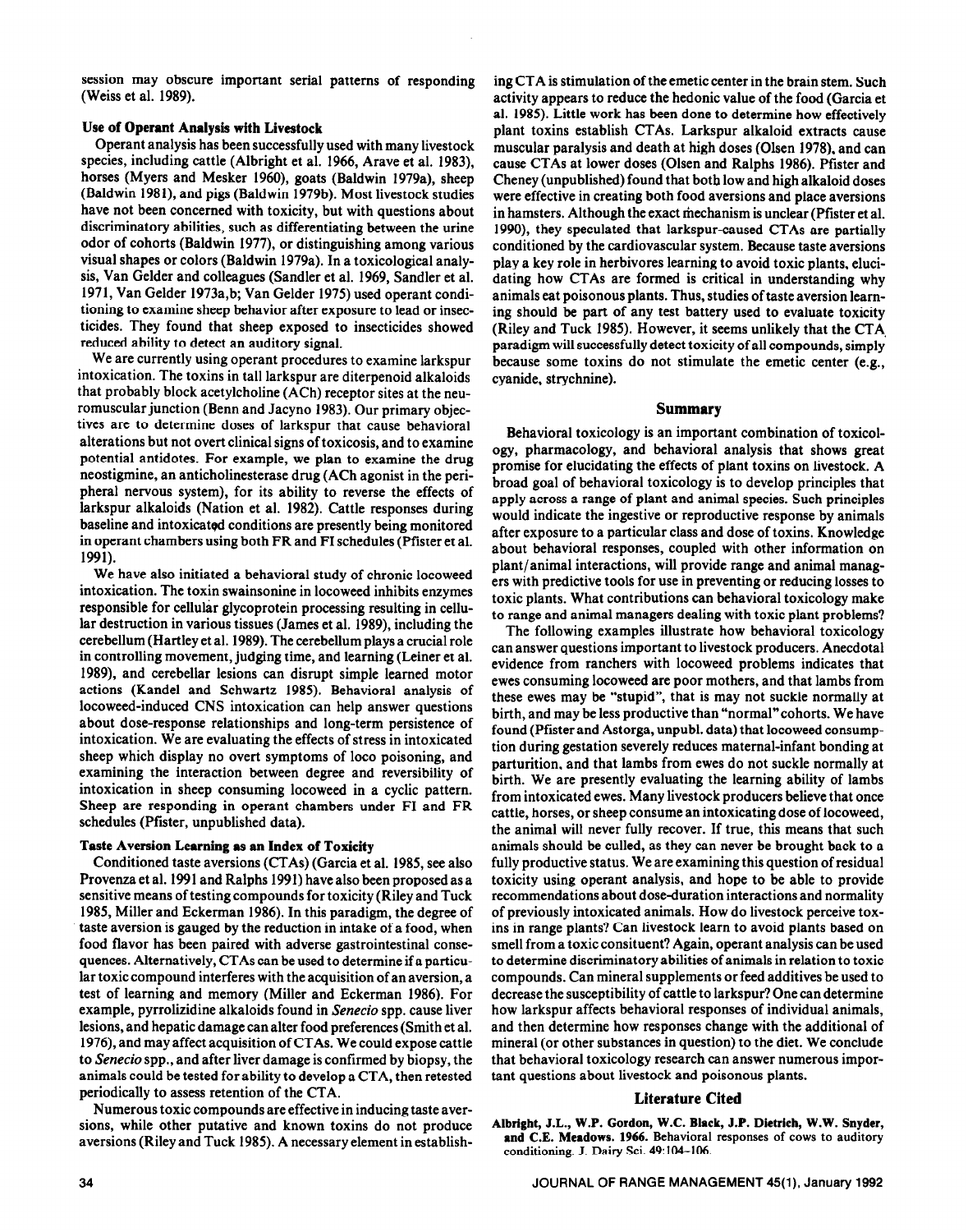- **Annau, Z. (cd). 1986.** Neurobehavioral toxicology. Johns Hopkins University Press, Baltimore, Md.
- **Aravc, C.W., W. Temple, R. Kilgour, L.R. Matthews, and J.L. Walthers. 1983.** Effect on heifer feeding preference of adding flavor or pelleting a dairy meal. J. Dairy Sci. 66:107-l 12.
- Bailey, D.W., and L.R. Rittenhouse. 1988. Management of cattle distribution. Rangelands 11:159-161.
- Bailey, D.W., L.R. **Rittcnhouse, R.H. Hart, and R.W. Richards. 1987.**  Spatial memory of heifers in radial- and parallel-arm mazes. Proc. West. Sec. Amer. Sot. Anim. Sci. 38:7-10.
- **Bailey, D.W., L.R. Rittenhouse, R.H. Hart, D.M. Swift,** and R.W. Richards. 1989. Association of relative food availabilities and locations by cattle. J. Range Manage. 42:480-482.
- Bailey, D.W., J.W. **Walker, and L.R. Rittenhouse. 1990.** Sequential analysis of cattle location: day-to-day movement patterns. Appl. Anim. Behav. Sci. 25:137-148.
- **Baldwin, B.A. 1977.** Ability of goats and calves to distinguish between conspecific urine samples during olfaction. Appl. Anim. Ethol. 3: 145-I 50.
- **Baldwin, B.A. 1979a.** Operant studies on shape discrimination in goats. Physiol. Behav. 23:455-459.
- **Baldwin,** B.A. 197b. Operant studies on the behavior of pigs and sheep in relation to physical environment. J. Anim. Sci. 49:1125-l 134.
- **Baldwin, B.A. 1981.** Shape discrimination in sheep and calves. Anim. Behav. 29:830-834.
- **Berm,** M.H., **and J.M. Jacyno. 1983.** The toxicology and pharmacology of diterpenoid alkaloids. p. 155-210. *In:* S.W. Pelletier (ed), Alkaloids, chemical and biological perspectives. John Wiley & Sons, New York.
- **Cabe, P.A., and D.A. Eckerman. 1982.** Assessment of learning and memory dysfunction in agent-exposed animals. p. 133-198 In: C.L. Mitchell (ed.), Nervous system toxicology. Raven Press, New York.
- **Cory-Slcchta, D.A. 1984. The** behavioral toxicity of lead: problems and perspectives. p. 21 l-255. In: T. Thompson, P.B. Dews, and J.E. Barrett (eds.), Advances in behavorial pharmacology, Vol. 4. Academic Press, New York.
- **Cory-Slechta, D.A. 1989.** Behaviorial measures of neurotoxicity. Neurotoxicology 10:269-271.
- Deems, **R.O., and M.I. Friedman. 1988.** Altered preferences for sucrose, sodium chloride, urea and hydrochloric acid solutions in an animal model of cholestatic liver disease. Physiol. Behav. 43:111-114.
- **Ferster, C.B., and B.F. Skinner. 1957.** Schedules of reinforcement. Appleton-Century-Crofts, New York.
- **Glick, S.D., and J. Goldfarh. 1976.** Behavioral pharmacology. The C.V. Mosby Co., St. Louis, MO.
- Garcia, j., P.A. Lasiter, F. Bermudez-Rattoni, and D.A. Deems. 1985. A general theory of aversion learning. p.  $18-21$ . In: N.S. Braveman and P. Bronstein (eds.), Experimental assessments and clinical applications of nal infusion conditioned food aversions. New York Acad. Sci., New York. 47:1829-1833.
- Hart, B.L. 1985. The behavior of domestic animals. W.H. Freeman and
- Hart, B.L. 1988. Biological basis of the behavior of sick animals. Neurosci. Biobehav. 12123-137. **Pavlov. LP. 1927.** Conditioned reflexes. Oxford Universitv Press. Oxford.
- cal aspects of locoweed and *Swainsona* poisoning in livestock. p. 50–56. larkspur by cattle: separating effects of *In*: L.F. James, A.D. Elbein, R.J. Molyneux, and C.D. Warren (eds.), quences. J. Chem. Ecol. 16:1697–1705  $In: L.F. James, A.D. Elbein, R.J. Molyneux, and C.D. Warren (eds.), Swainsonine and related glycosidase inhibitors. Iowa State Univ. Press.$
- **Hopper, D.L. 1987. Neurobehavioral** toxicology: an overview. Adv. Vet. Sci. Comn. **Med. 31:69-94.**
- **James, L.F:, A.D. Elbein, R J. Molyneux, and C.D. Warren (eds). 1989.**  Swainsonine and related glycosidase inhibitors. Iowa State Univ. Press, Ames, Ia
- Jias, L.M., **and G. Ellison. 1990.** Chronic nicotine induces a specific appetite for sucrose in rats. Pharmacol. Biochem. Behav. 35:489-491.
- Kandel, E.R., and J. Schwartz. 1985. Principles of neuroscience. Elsevier, New York.
- **Kaldas, R.S., and C.L. Hughes,** Jr. 1989. Reproductive and general metabolic effects of phytoestrogens in mammals. Reprod. Toxicol. 3:81-89.
- **Katz, J. 1990.** Effects of drugs on stimulus control of behavior under schedules of reinforcement. p. 13-38. *In:* J.E. Barrett, T. Thompson, and P.B. Dews (eds.), Advances in behaviorial pharmacology. Lawrence Bilbaum, Hillsdale, N.J.
- Keeler, R.F., K.R. Van Kampen, and L.F. James. 1978. Effects of poison-
- **Koob, G.F., and F.E. Bloom. 1988.** Cellular and molecular mechanisms of drug dependence. Science 242:715-723.
- Laties, V.G. 1982. Contributions of operant conditioning to behavior toxicology. p. 67-80. In: C.L. Mitchell (ed.), Nervous system toxicology. Raven Press, New York.
- Laties, V.L., and R.W. Wood. 1986. Schedule-controlled behavior in behavioral toxicology. p. 69-93. *In: Z.* Annau (ed.), Neurobehavioral toxicology. Johns Hopkins University Press, Baltimore, Md.
- **Leiner, H.C., A.L. Leiner, and R.S. Dow. 1989.** Reappraising the cerebellum: what does the hindbrain contribute to the forebrain? Behav. Neurosci. 103:998-1008.
- **Manners, G.D., J.A. Pfister, M.H. Ralphs, J.D. Olsen, and K.E. Panta. 1991.** Larksour chemistrv: identification of toxic alkaloids in tall larkspurs poisonous to rangeland livestock. J. Range Manage. (In press).
- **Mazur,** J.E. 1986. Learning **and** behavior. Prentice-Hall, Englewood Cliffs, N.J.
- McMillan, D.E., and J.D. Leander. 1976. Effects of drugs on schedulecontrolled behavior. p. 85-139 In: Glick, S.D. and J. Goldfarb (eds.), Behavioral pharmacology. The C.V. Mosby Co., St. Louis.
- **Mello, N.K. 1975.** Behavioral toxicology: a developing discipline. Fed. Proc. 34:1832-1934.
- **Miller, D.B., and D.A. Eckerman. 1986.** Learning and memory measures. p. 94-149. *In: Z.* Annau (ed.), Neurobehavioral toxicology. Johns Hopkins University Press, Baltimore, Md.
- **Mitehell, C.L. 1982.** Nervous system toxicology. Raven Press, New York.
- Mitchell, C.L., H.A. **Tilson, and P.A. Cabe. 1982.** Screening for neurobehavioral toxicity: factors to consider. p. 237-246. *In:* C.L. Mitchell(ed.), Nervous system toxicology. Raven Press, New York.
- **Moser, V.C., J.P. McCormick, J.P. Creason, R.C. MacPhail. 1988. Com**parison of chlordimeform and carbaryl using a functional observation battery. Fund. Appl. Toxicol. 11: 189-206.
- **Myers, R.D., and D.C.** Mesker. 1960. Operant responding in a horse under several schedules of reinforcement. J. Exp. Anal. Behav. 3:161-164.
- Nation, P.N., M.H. Benn, S.H. Roth, and J.L. Wilkens. 1982. Clinical signs and studies of the site of action of purified larkspur alkaloid, methyllycaconitine, administered parenterally to calves. Can. Vet. J. 23:264-266.
- **Nelson, B.K., L.F. James, R.P. Sharma, and C.D. Cheney. 1980.** Locoweed embryotoxicity in rats. Clin. Toxicol. 16:149-166.
- **Norton, S. 1978. Is** behavior or morphology a more sensitive indicator of central nervous system toxicity? Environ. Health Persp. 26:21-27.
- **Norton, S. 1982.** Behavior versus morphology as an indicator of central nervous system toxicity. p. 247-258. *In:* C.L. Mitchell (ed.), Nervous system toxicology. Raven Press, New York.
- Med. Assoc. 173:762-765. **Olsen, J.D. 1978.** Tall larkspur poisoning in cattle and sheep. J. Amer. Vet.
- **Olsen, J.D., and M.H. Ralphs. 1986.** Feed aversion induced by intraruminal infusion with larkspur extract in cattle. Amer. J. Vet. Res. conditioned food aversions. New York Acad. Sci., New York. 47:1829-1833.<br>art. B.L. 1985. The behavior of domestic animals. W.H. Freeman and Panter, K.E., L.F. James, and W.J. Hartley. 1989. Transient testicular
- Co., New York.<br>**art. B.L. 1988.** Biological basis of the behavior of sick animals. Neurosci. Toxicol. 31:42-46.
	-
- **Hartley, W.J., D.C. Baker, and L.F. James. 1989.** Comparative pathologi- **Pfister; J.A., F.D. Provenza, and G.D. Manners. 1990.** ingestion of tall
	- Pfister, J.A., T.E. Weber, and C.D. Cheney. 1991. Operant behavioral Ames, Ia. **Ames, Ia.** analysis of acute larkspur intoxication in cattle. p. 9, Abstr. Annu. Meeting, Soc. Range Manage., Jan. 12-17, Washington, D.C.
		- learning in diet selection with reference to phytotoxicosis in herbivores. J. Range Manage. (In press). **Provenza. F.D., J.A. Pfister,** and **C.D. Chemy. 1991.** Mechanisms of
		- **Ralphs, M.H. 1991.** Modification of livestock feeding behavior to reduce toxic plant consumption. J. Range Manage. (In press).
		- **Reynolds, G.S. 1975.** A primer of operant conditioning. Scott, Foresman and Co., Dallas, Texas.
		- Riley, **A.L., and D.L. Tuck. 1985.** Conditioned taste aversions: a behavioral index of toxicity. p. 272-292. In: N.S. Braveman and P. Bronstein (eds), Experimental assessments and clinical applications of conditioned food aversions. New York Acad. Sci., New York.
		- **Snndler, B.E., G.A. Van Gelder, D.D. Elsberry, G.G. Karas, and W.B. Buck. 1969.** Dieldrin exposure and vigilance behavior in sheep. Psycon.
		- Sci. 15:261-262.<br>Sandler, B.E., G.A. Van Gelder, G.G. Karas, and W.B. Buck. 1971. An
	- ous plants on livestock. Academic Press, New York.<br> **oob, G.F., and F.E. Bloom. 1988.** Cellular and molecular mechanisms of Seiden, L.S., and L.A. Dykstra. 1977. Psychopharmacology: a biochemical and behavioral approach. Van Nostrand Reinhold Co., New York.